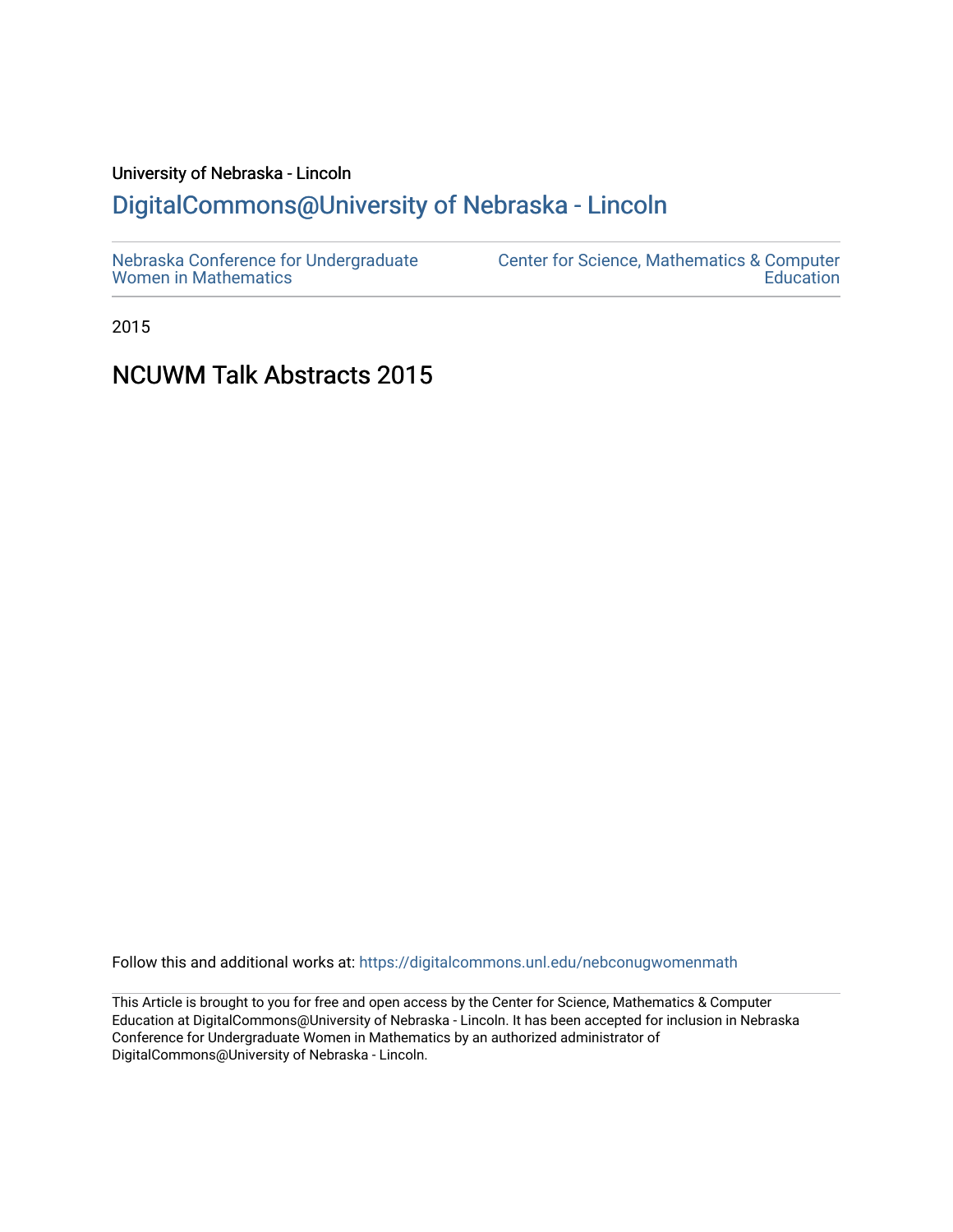The Seventeenth Annual Nebraska Conference for Undergraduate Women in Mathematics

January 23 - January 25, 2015

# TALK ABSTRACTS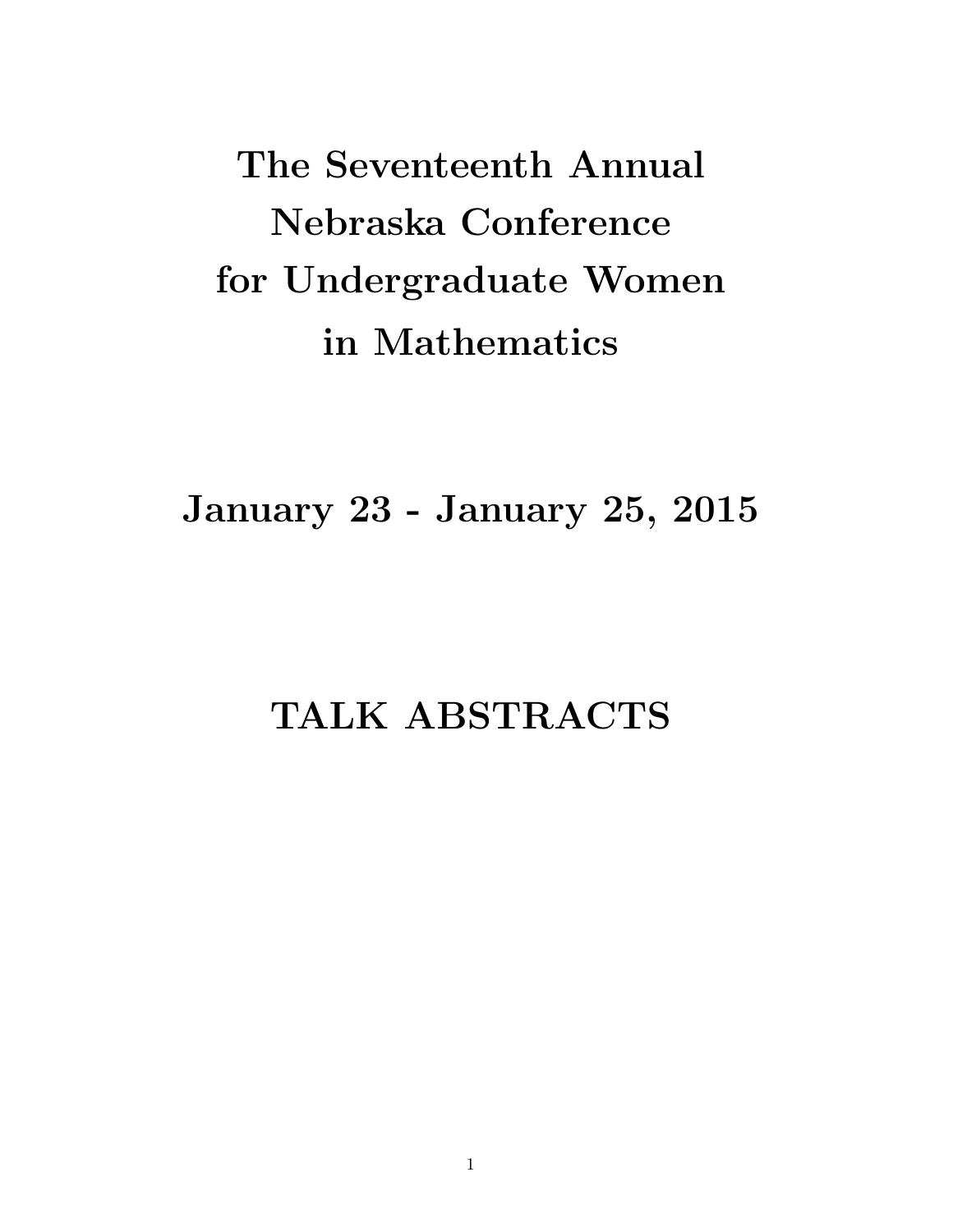## PLENARY TALKS

Dr. Maria Klawe President Harvey Mudd College Twists and Turns in my Life

The talk describes how the combination of my passion for mathematics and being female at a time when women were not encouraged to be mathematicians launched me on a journey to make the culture of science and engineering inclusive and supportive of everyone independent of gender, race or other interests. The talk includes some of my experiences as an a student, industry researcher and academic, as well as the joys and challenges of raising two children while pursuing ambitious career goals. It concludes with some advice for people interested in changing the world.

Dr. Karen E. Smith Keeler Professor of Mathematics University of Michigan A Personal Journey towards Mathematics

Starting with a little trick I learned in third grade to check my multiplication homework, I'll share my fascination with algebra as it grew through middle school, high school, college and eventually led to research in "characteristic p rings". Along the way, I'll point out the the importance of many mentors and teachers who led me to eventually pursue my career in mathematics.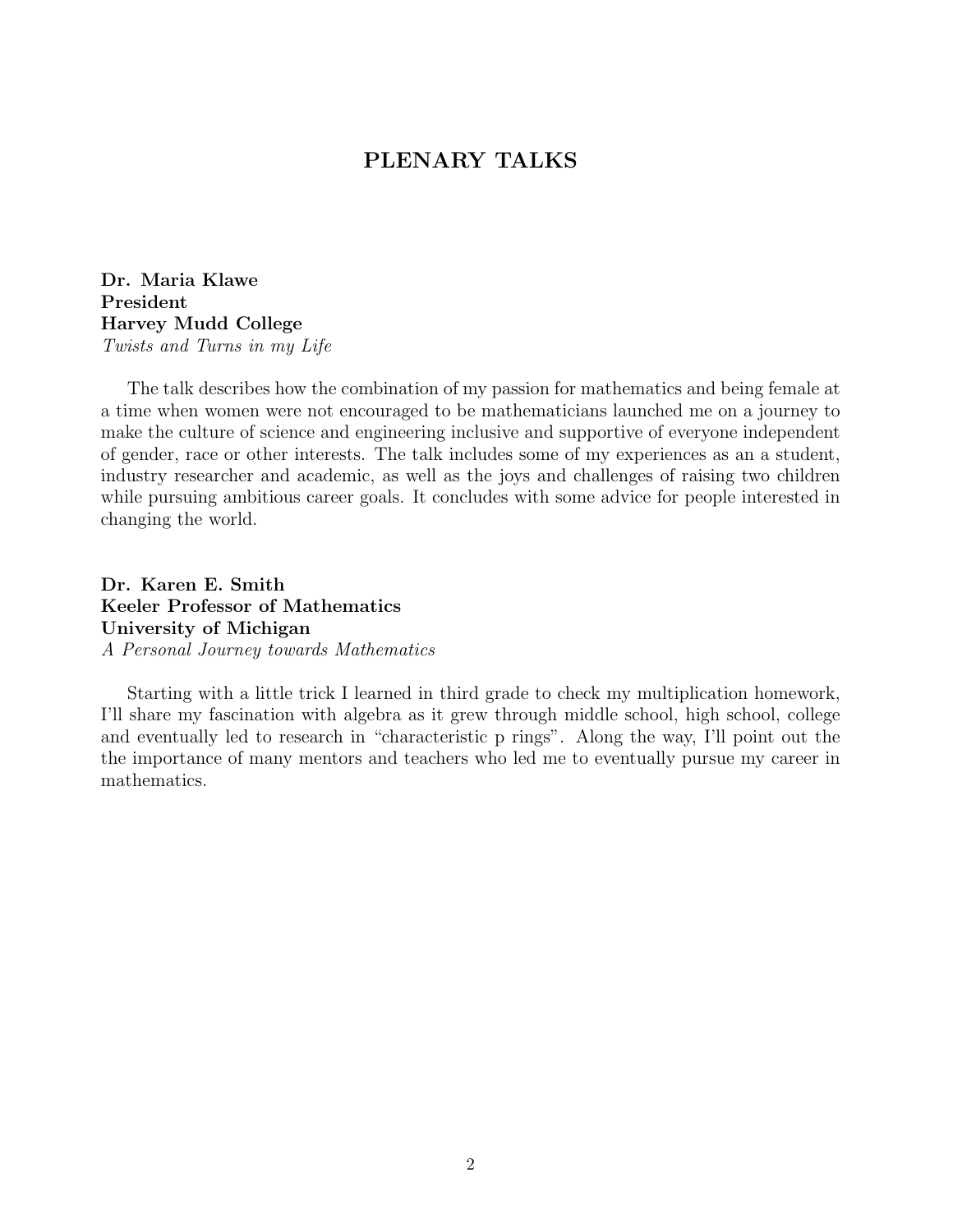#### Talks by Undergraduate Students

#### Katharine Ahrens, Ithaca College

Orbits of Generalized Fibonacci Sequences with Complex Coefficients

Consider the generalization of the Fibonacci sequence given by the recursion  $f_n = cf_{n-1}$  +  $f_{n-2}$ , where c is a complex number. We show that we can realize  $f_n$  as a complex polynomial in c. We explore some interesting cycling behavior which occurs when  $c = i$ . We go on to show that for any even  $p \geq 6$ , there is a parameter c for which the sequence  $\{f_n\}$  is periodic with period p. Finally, we prove that  $f_n$  is bounded if the absolute value of c is less than 2 and unbounded otherwise.

#### Robin Belton, Kenyon College

Numerical Techniques of Integration for Volumes of Revolution

In Calculus one learns how to approximate the definite integral with left, right, midpoint, and trapezoid Riemann Sums. The error of these sums can be described in terms of the first and second derivatives of the integrand, f. The definite integral describes the area under the graph of f. Our project explores numerical techniques for approximating the volume obtained when f is rotated about the x axis. We define left, right, midpoint, trapezoid, and Simpson approximations for this setting. Then we examine the error for these methods and create bounds.

#### Candace Bethea, Washington and Lee University

Realizability of Graphs

There are standard techniques for finding vertex connectivity, edge connectivity, minimum degree, and maximum degree for a given graph of size n. We look at the reverse problem: given a prescribed vertex connectivity, edge connectivity, minimum degree, and maximum degree, what are the restrictions on the size of a graph? We examine the case when the sum of vertex connectivity and maximum degree is strictly less than the sum of edge connectivity and minimum degree. We consider the strict inequality case as well as the cases when parameters may be equal.

#### Jerez Chen, Furman University

#### Distance-2 Maximum Minimal Domination in A Grid

The discussion of domination problem can be traced back to last century. While distance -1 domination has already been discussed almost thoroughly, the focus of this research is on distance-2 domination. In particular, given a graph G with vertex set V, we say  $D \subseteq V$  is distance two dominating if  $\forall w \in V$ ,  $\exists u \in D$ ,  $d(u, w) \leq 2$ . D is minimal when  $\forall u \in D$ ,  $\exists w \in V$ , such that  $d(u, w) \leq 2$  and  $\forall v \in D$  with  $v \neq u$ ,  $d(v, w) > 2$ , and we are concerned with the maximum size of minimal D for  $4 \times n$  grids. for general grids. Using the idea of tiles to visualize the domination conditions, we are convinced that except for a certain kind of special boards, the cardinality of dominator sets is bounded by the ceiling nm for nm board.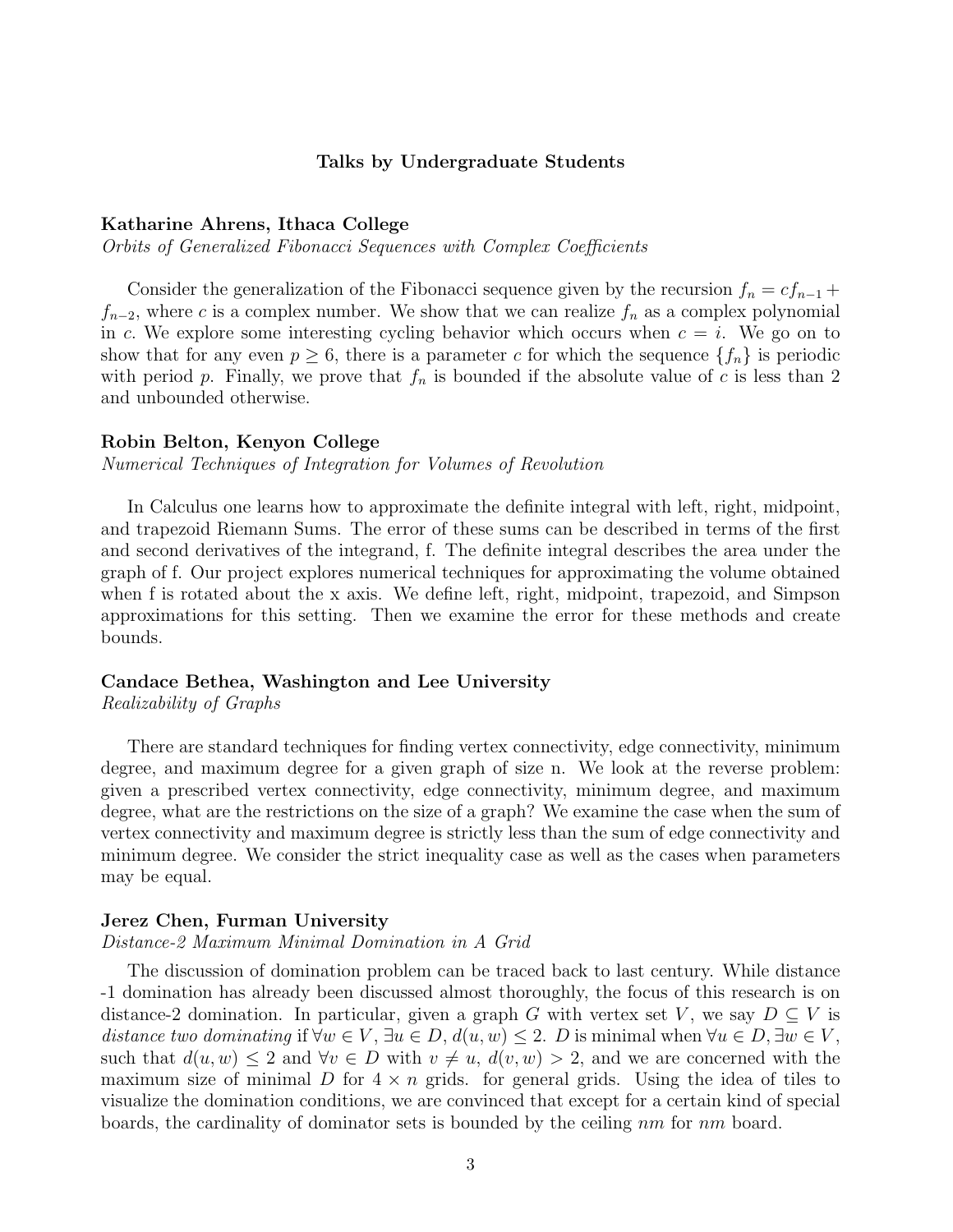## Grace Chester, Missouri Western State University Katelyn Gutteridge, Missouri Western State University

Fishing for tests: What is Fisher's Exact Test good for and how can it be made better?

Statistical tests are often used to decide if, given the input, the output is unusual. Fishers Exact test is one of those many statistical tests, and, as our research team discovered this summer, it is useful when working in the biological field of programmed evolution. It is commonly used in 2x2 contingency tables, but it can be expanded. However, current documentation does not clearly explain the full potential of this test. We will explain what makes Fisher's Exact Test unique, how we used it in biological research, and how the test can be expanded to 2x3 or larger contingency tables.

#### Jane Coons, State University of New York at Geneseo

Combinatorics of k-Interval Cospeciation for Cophylogeny

Cophylogenetics is the branch of phylogenetics which concerns relationships between taxonomical units that are evolving concomitantly. Our research is a response to the open problem in "First steps toward the geometry of cophylogeny" by Huggins, Owen and Yoshida, about the combinatorial properties of the cophylogenetic distance metric, k-interval cospeciation. We show that k-interval cospeciation is distinct from other metrics and accounts for global congruence between locally incongruent trees. The growth of the neighborhood of trees which satisfy the largest possible k-interval cospeciation with a given tree indicates that k-interval cospeciation is useful for analyzing simulated data.

## Isabel Corona, Metropolitan State University of Denver Carolynn Johnson, Middlebury College

#### A New Look at Apollonian Circle Packings]

Apollonian gaskets are circle packings that are the subject of significant current research. We first extend previous results about Ford circles to the Apollonian gasket that contains them. We then create a new labeling that provides a variety of advantages when examining the gasket and use the properties of this labeling to describe a more general circle arrangement, termed a "super-packing". We consider the sets of curvatures that can occur within our arrangement and discuss the relationship between circle inversion and our construction. We then generalize our results to the case of an Apollonian sphere packing. This research was conducted at the REU program at Central Michigan University.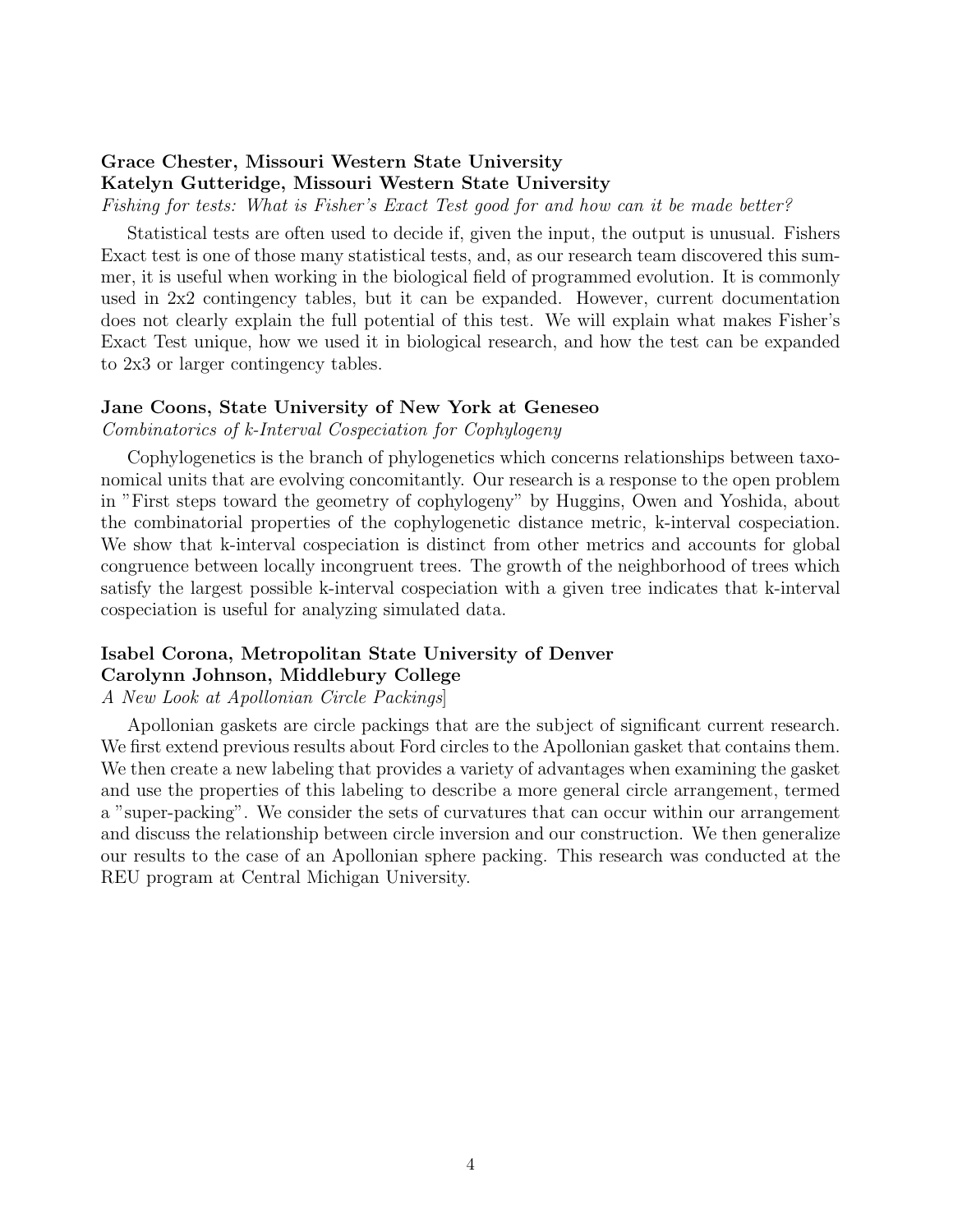#### Julia Dandurand, California State University, Northridge

Equal Circle Packing on a Square Flat Klein Bottle

The study of maximally dense packings of disjoint equal circles is a problem in Discrete Geometry. The optimal densities and arrangements are known for packings of small numbers of equal circles into hard boundary containers, including squares, equilateral triangles, and circles. I will present my work in proving the optimality of a particular packing of three equal circles into a boundaryless container called a Klein bottle. Using numerous figures I will introduce all the basic concepts including the notion of a Klein bottle, an optimal packing, and the graph of a packing. I will outline the process of finding and eliminating potential packing graphs, present the globally maximally dense packing, and outline the proof of its global optimality. This research was conducted as part of the 2014 REU program at Grand Valley State University.

# Stephanie DeGraaf, Iowa State University Elizabeth Doebel, Iowa State University

Knight's tours on boards with odd dimensions

A closed knight's tour of a board consists of a sequence of knight moves, where each square is visited exactly once and the sequence begins and ends with the same square. For boards of size  $m \times n$  where m and n are odd, we determine which square to remove to allow for a closed knight's tour.

Elizabeth Doebel, Iowa State University see Stephanie DeGraaf

#### Rachel Domagalski, Central Michigan University

Tight Frame Structure

In  $\mathbb{R}^n$ , a frame is a spanning set. A collection  $F = \{f_i\}_{i=1}^k \subseteq \mathbb{R}^n$  is a  $\lambda$ -tight frame if there exists  $\lambda > 0$  such that for every  $f \in \mathbb{R}^n$ ,  $\lambda ||f||^2 = \sum_{i=1}^k |\langle f, f_i \rangle|^2$ . A factor poset for a frame  $F = \{f_i\}_{i=1}^k$  is the set  $P = \{J \subseteq \{1, \ldots, k\} : \{f_j\}_{j \in J}$  is a tight frame}, partially ordered by set inclusion,  $\emptyset \in P$ . This leads to the question: given a poset P, when is P a factor poset? This question was answered for  $\mathbb{R}^2$  in 2013. In our goal of answering for  $\mathbb{R}^n$ , we discovered combinatorial properties of tight frames and explored constructions of frames from posets.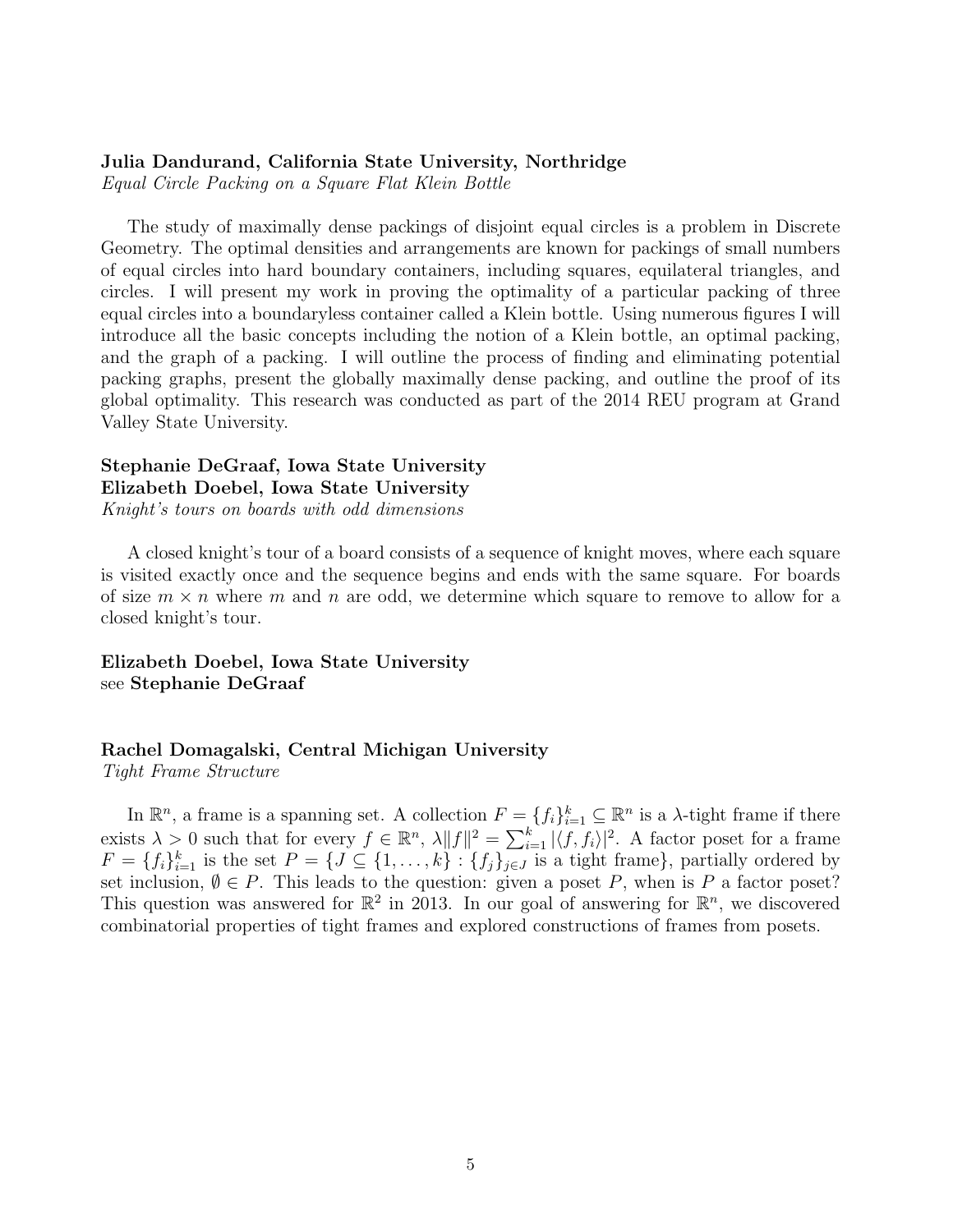#### Natalie DuBois, State University of New York at Geneseo Colored Unlinking

In this talk I will be discussing colored unlinking. It is natural that if we have a knot we can ask how many crossings must be changed to untie it. We can then progress to untying knots that are connected, links. We then attempt to untie these by changing crossings in the components to create the unlink. In our study we specifically focus on links of 2 knots. The colored aspect of this study is that we change crossings in either one component, the other, or a combination of the two, but never crossing between components. We can then use this data to determine upper and lower bounds to achieve the unlink.

## Molly Durava, North Central College Kelleigh Kuehl, North Central College

Piecewise-Linear Psuedodiagrams

Take a piece of string, tie a knot in it, and glue the ends together. This is a physical representation of a mathematical knot. A psuedodiagram is a shadow of a mathematical knot. From the psuedodiagram we can classify the mathematical knots that have the psuedodiagram as their shadow, called a resolution. The central question investigated here is to classify piecewise-linear psuedodiagrams that have resolutions that physically cannot exist in three dimensions. We attempt to find the reasons behind why some of these psuedodiagrams cannot be resolved, leading to a complete classification of them. This generalized the concept of weighted resolution sets to the piecewise-linear case. Through the investigation of the weighted resolution sets, many future questions regarding trends in the sets and the differences between smooth and piecewise-linear psuedodiagrams are mentioned for future investigation.

#### Rachel Eaton, United States Air Force Academy

The Frobenius Number of Balanced Numerical Semigroups

A numerical semigroup S is a subset of the non-negative integers which contains 0, is closed under addition, and has a finite complement in the natural numbers. The largest integer not in S is called the Frobenius number, F(S). In this talk, we will investigate F(S) for a class of numerical semigroups with minimal generating set  $a_1, a_2, a_3, a_4$  where g.c.d. $(a_1, a_2, a_3, a_4) = 1$ and  $a_1 + a_4 = a_2 + a_3$ . Under these assumptions  $F(S)$  can be expressed as a quadratic in  $q.c.d(a_1, a_4).$ 

#### Paula Egging, Benedictine College

Triphos: An Alternative Coordinate System

In this presentation, we will investigate characteristics and properties of the Triphos coordinate system, an alternative, two-dimensional coordinate plane consisting of three axes evenly spaced 120 apart. The idea of this coordinate system came from students at Emporia State University. After hearing a talk on the topic by Keely Grossnickle, we were inspired to further research. We will examine similarities and differences between the Triphos system and the traditional Cartesian coordinate system, explore its algebraic properties, and discuss some advantages and applications of this unique coordinate system.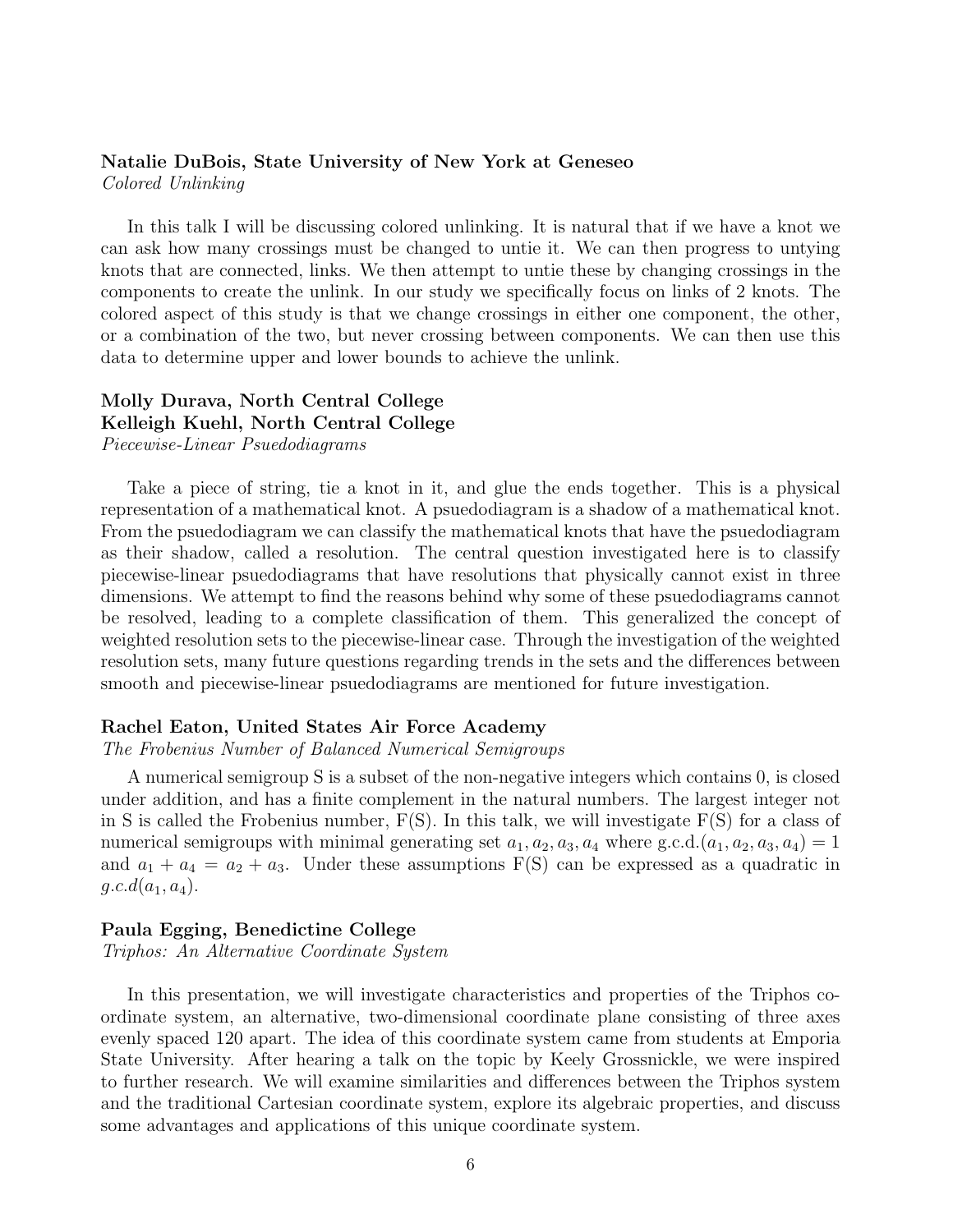## Saniita FaSenntao, Kennesaw State University Kaleigh Mulkey, Kennesaw State University

Modeling Traffic at an Intersection

The main purpose of this project is to build a mathematical model for traffic at a busy intersection. We use elements of Queueing Theory to build our model. We collected traffic data on the number of vehicles arriving to the intersection, the duration of green and red lights, and the number of vehicles going through the intersection during a green light. We built a SAS macro code to simulate traffic based on parameters derived from the data. We describe the probability distribution of the queue length in the long run and analyze its dependence on arrival time and the durations of the green and red light. Using regression, we build a model for the dependence of the average queue length and the average service time on ? and the durations of the green and red light.Based on the regression results we propose traffic models that achieve optimal queue lengths and sojourn times.

## Nicole Gallagher, Iona College Samantha Greenidge, Iona College Computing Čech Cohomology of  $S<sup>n</sup>$  and a Genus-n Surface

A manifold can be thought of as a space which locally looks like  $\mathbb{R}^n$ . To each manifold we assign a sequence of groups, called its Cech cohomology. If two manifolds are equivalent, then their cohomology groups are the same. The cohomology groups of most household spaces have been well documented via other approaches. We would like to revisit some of those computations in the context of Cech Cohomology since the tools needed are quite elementary and there are very few places where explicit examples of such computations can be found. In this talk we will define the Cech Cover of a manifold, the nerve of such a cover, and the corresponding C $\chi$ ech Complex. Finally, we compute the C $\chi$ ech Cohomology groups of the sphere and the torus.

#### L. Katie Gerdts, University of Wisconsin-La Crosse

Bootstrap Methods for 3-Dimensional Rotational Data

Bootstrapping is a nonparametric statistical technique that can be used to estimate the sampling distribution of a statistic of interest. This research focuses on implementing bootstrapping in a new setting, where the data of interest are 3-dimensional rotations. Confidence regions for measures of center for the 3-dimensional rotations are proposed and a simulation study is conducted to investigate the effectiveness of the bootstrap methodology under various scenarios.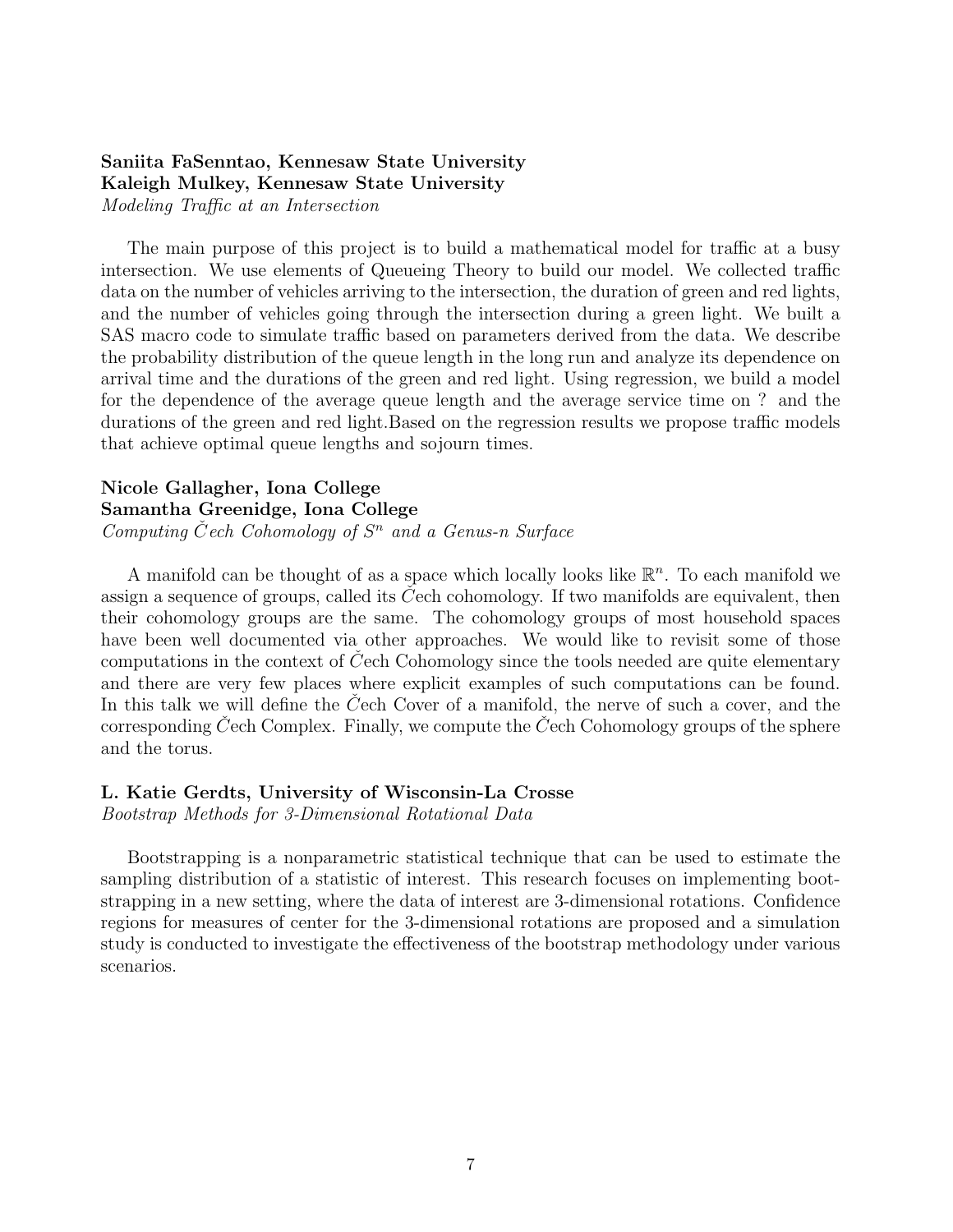#### Elizabeth Greco, Kenyon College

Brownian Motion in the Complex Plane

This project explores Brownian motion, a model of random motion, in the plane. Given a domain in the complex plane and a basepoint in the domain, start a Brownian traveler at that basepoint. The h-function of the domain gives information about where the Brownian traveler is likely to first hit the boundary of the domain. I will give examples of h-functions I computed for several families of domains. Next I will describe a connection between the geometry of domains and their h-functions. Finally, I will end with results about the convergence of a sequence h-functions.

#### Samantha Greenidge, Iona College see Nicole Gallagher

#### Michelle Gunzel, University of Wisconsin-Platteville

The Geometry of Cubic Polynomials

Were all familiar with how to find the critical points of a polynomial, and we have results such as Rolles Theorem and the Gauss-Lucas Theorem which show us that the critical points are located in between the roots of a polynomial. In particular, the Gauss-Lucas Theorem introduces us to a geometric relationship that exists between the roots and the critical points: if  $p(x)$  is a cubic polynomial with three distinct complex roots, the critical points of  $p(x)$  lie within the triangle formed by these roots. While this theorem allows us to approximate the locations of the critical points, we would like to be able to use this geometric relationship to find their exact locations. In order to do this, we will provide a proof of what has been called by some the most marvelous theorem in mathematics, otherwise known as Mardens Theorem.

#### Katelyn Gutteridge, Missouri Western State University see Grace Chester

#### Emily Heath, Occidental College

Economical Extremal Hypergraphs for the Erdos-Selfridge Theorem

A positional game can be thought of as a generalization of Tic-Tac-Toe played on a hypergraph  $(V, \mathcal{H})$ . We study the Maker-Breaker game in which Maker wins if she occupies all of the vertices in an edge of  $\mathcal{H}$ ; otherwise Breaker wins. The Erdős-Selfridge Theorem, a significant result in positional game theory, gives criteria for the existence of an explicit winning strategy for Breaker for the game played on  $H$ . The bound in this theorem has been shown to be tight, as there are several examples of extremal hypergraphs for this theorem. We will discuss examples of *n*-uniform extremal hypergraphs on which Maker has an economical (n-turn) winning strategy, and ultimately provide a characterization of these economical extremal hypergraphs.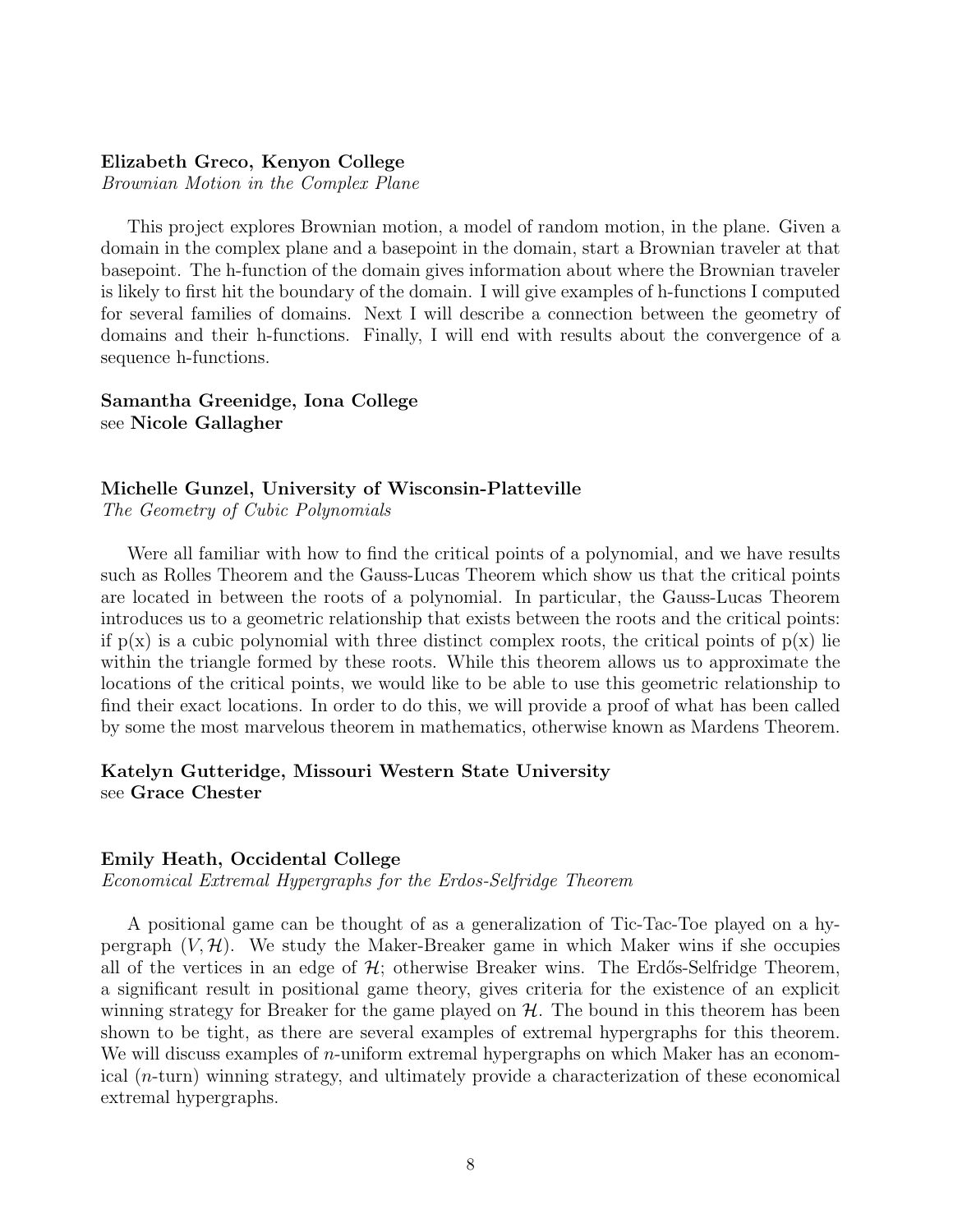#### Rebecca Heinen, North Central College

Self-stabilization under Minimal Liar's Domination for Path Graphs

Self-stabilizing algorithms ensure a system that starts in an incorrect state, as defined by some condition, will eventually come to and remain in a correct state in a finite number of moves. This project focuses on creating a self-stabilizing algorithm for minimal liar's domination for any path graph. First we examined various sized stabilized path graphs in order to observe a pattern that could lead to the creation of an algorithm. We then proved that the algorithm exhibits both closure and convergence for minimal liars domination. Our main theorem states a path will exhibit self-stabilization as a minimal liar's dominating set in at most 2n moves with this algorithm, which encompasses both closure and convergence of the algorithm. Because minimal liar's domination is important for maintaining the security for a network of computers, this research can be used to ensure that an entire network of computers is secure under the conditions of minimal liar's domination at all times.

#### Amelia Henriksen, Brigham Young University

The 6 Degrees of Separation

We begin this presentation by demonstrating the basic algorithms used to construct a shortest path between two vertices for an undirected graph. Using Python's NetworkX package, we explain methods by which this path can be found and constructed in code. With this information, we proceed to explain the notion of the "6 Degrees of Separation", implementing the game "The Six Degrees of Kevin Bacon" in Python.

#### Kaylee Homolka, University of Nebraska-Lincoln

Analysis of Spectral Variation in Background Gamma Radiation at U.S. Ports of Entry

The Technical Reachback (TRB) program at Sandia National Laboratories is sponsored by the Domestic Nuclear Detection Office (DNDO) of the Department of Homeland Security. This project analyzes data and builds tools to enhance the capability for interdiction of illicit nuclear material at U.S. border crossings. This analysis was done to determine if observed changes in the background gross counts also result in changes in the spectral shape.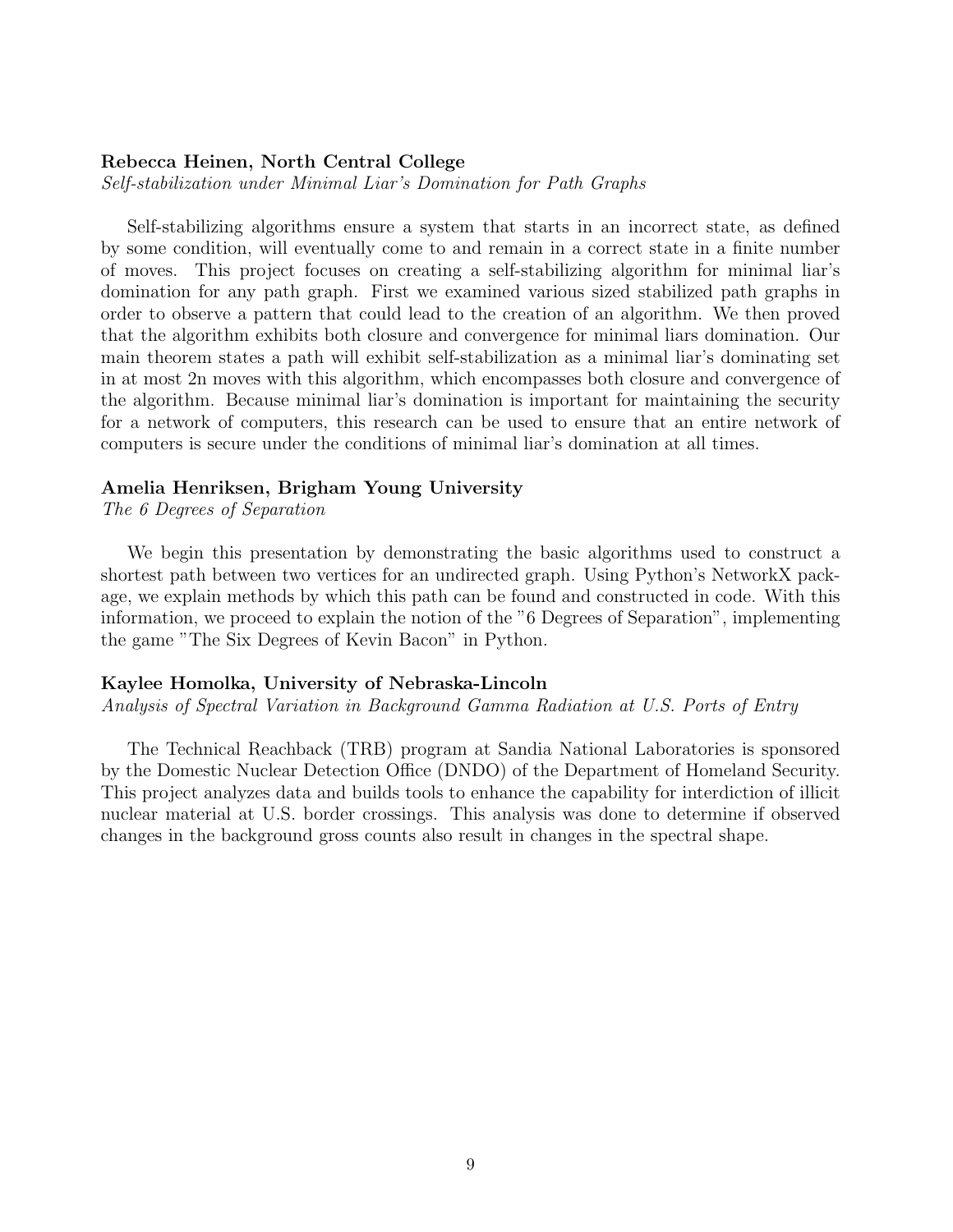## Melissa Jay, Colorado College Katelyn Zumpf, North Central College

Speech Intelligibility Index Model: A Key Aspect to a Child's Development of Speech and Language

Hearing is essential in the development of speech and language in children. It has been found that children with hearing loss, who fail to seek proper help, have a delay in speech development. The overall goal of the study is to determine whether it would be more beneficial, in the long run, for children with severe hearing loss to be fitted for hearing aids or cochlear implants. To do this we look at a childs Speech Intelligibility Index (SII), the standard estimate of an individuals understanding of speech. In children with cochlear implants, there is no means of acquiring an SII, so other measures such as Better Ear Pure-Tone Average (PTA), Word Attack, and Passage scores are used. In this research, we use multiple imputation and regression to find a model that predicts functional SII values. We find that a logistic model of three explanatory variables, Word Attack, Passage Score, and Mothers Education, best predicts the SII scores for children wearing cochlear implants.

#### Carolynn Johnson, Middlebury College see Isabel Corona

#### Erica Johnson, The University of the Incarnate Word

Behavior of Soliton Solutions to the Korteweg de Vries equation

The Korteweg de Vries equation is a nonlinear integrable partial differential equation that models shallow water waves. This presentation focuses on the visualization of soliton waves using a matrix-valued solution to easily identify properties of the individual wave. We consider the motion of a single wave as well as the interaction of multiple waves and discuss how the properties of each wave change in these cases. Included is a discussion of the limitations of computer algebra systems associated with the interaction of a large number of waves.

#### Elizabeth Kelley, Harvey Mudd College

The Total Acquisition Number of the Randomly Weighted Path

There exists a significant body of work on determining the acquisition number of various graphs when the vertices of those graphs are each initially assigned a unit weight. We determine the acquisition number of the path, star, complete, complete bipartite, cycle, and wheel graphs for variations on this initial weighting scheme, with the majority of our work focusing on the acquisition number of randomly weighted graphs. In particular, we bound the expected acquisition number of the n-path when n units of integral weight, or chips, are randomly distributed across its vertices between 0.26 and 0.37n. We then use Azumas Lemma to prove that this expected value is tightly concentrated. Additionally, we offer a non-optimal acquisition protocol algorithm for the randomly weighted path and compute the expected size of the resultant residual set.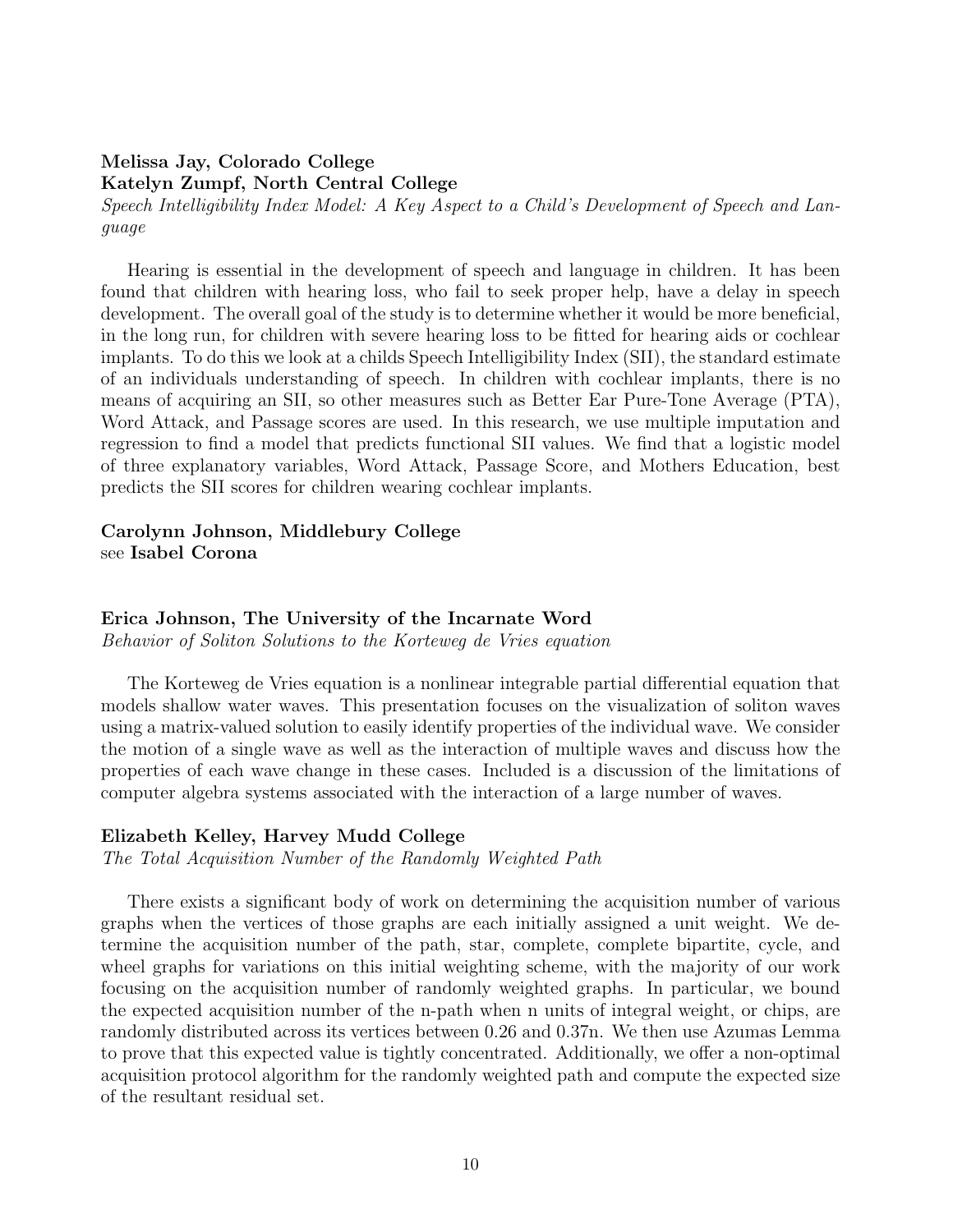## Victoria Kelley, James Madison University Julie Richardson, Smith College Emma Talis, Marist College The Effect of Prey Dispersal on a Two-Patch Predator-Prey System

We consider the effect of prey dispersal in a two-patch predator-prey model in which the two patches are qualitatively different. In particular, we assume patch two has a significantly smaller carrying capacity and a correspondingly higher predation rate. Scaling the model under these assumptions introduces a parameter of arbitrarily small order, allowing for an asymptotic analysis. We show that the predator and prey will always coexist for biologically reasonable parameter values. Furthermore, we prove the existence and uniqueness of a coexistence equilibrium and determine the stability regions in the parameter space. Using numerical simulations, we illustrate the varying effects of prey dispersal on the stability of the coexistence equilibrium and find parameter values for which a Hopf bifurcation occurs.

#### Mary Kemp, Occidental College

Visualizing Dessins Dénfants

In this talk, we will discuss the results of a summer research project motivated by the theory of dessins. Dessin is short for dessin dénfant which means childs drawing. Mathematically speaking, a dessin is a connected bicolored graph where the edges around every vertex are cyclically ordered. Dessins can be realized by Belyi maps which are meromorphic functions  $f: X \to \mathbb{P}^1(\mathbb{C})$  such that X is a Riemann surface and f is unramified outside  $\{0, 1, \infty\}$ . One of the goals of this project is to determine Belyi maps that realize a given loopless, connected bipartite graph on a compact Riemann surface X. We report on our considerations of certain classes of such graphs, explorations of computational methods for finding associated Belyi maps and related applications.

#### Saniya Khullar, Georgetown University

Site-of-Origin Prediction for Neuroendocrine Tumors

There has been a five-fold increase in neuroendocrine tumors (NETs) over the past 3 decades. The two most common sites of origin for these tumors are the small bowel (SBNETs) and the pancreas (PNETs). The prognosis and proper course of treatment are very different for these two sites of origin; however, it is very difficult to distinguish SBNETs from PNETs in a standard biopsy, especially if the tumor has metastasized (say, to the liver). This project explores the prospect of developing a statistical model for predicting the probability that a tumor is a PNET or SBNET based on gene expression data, in the hopes of defining a profile that can distinguish between the two kinds of tumors.¨- The University of Iowa, Summer 2014 Project List.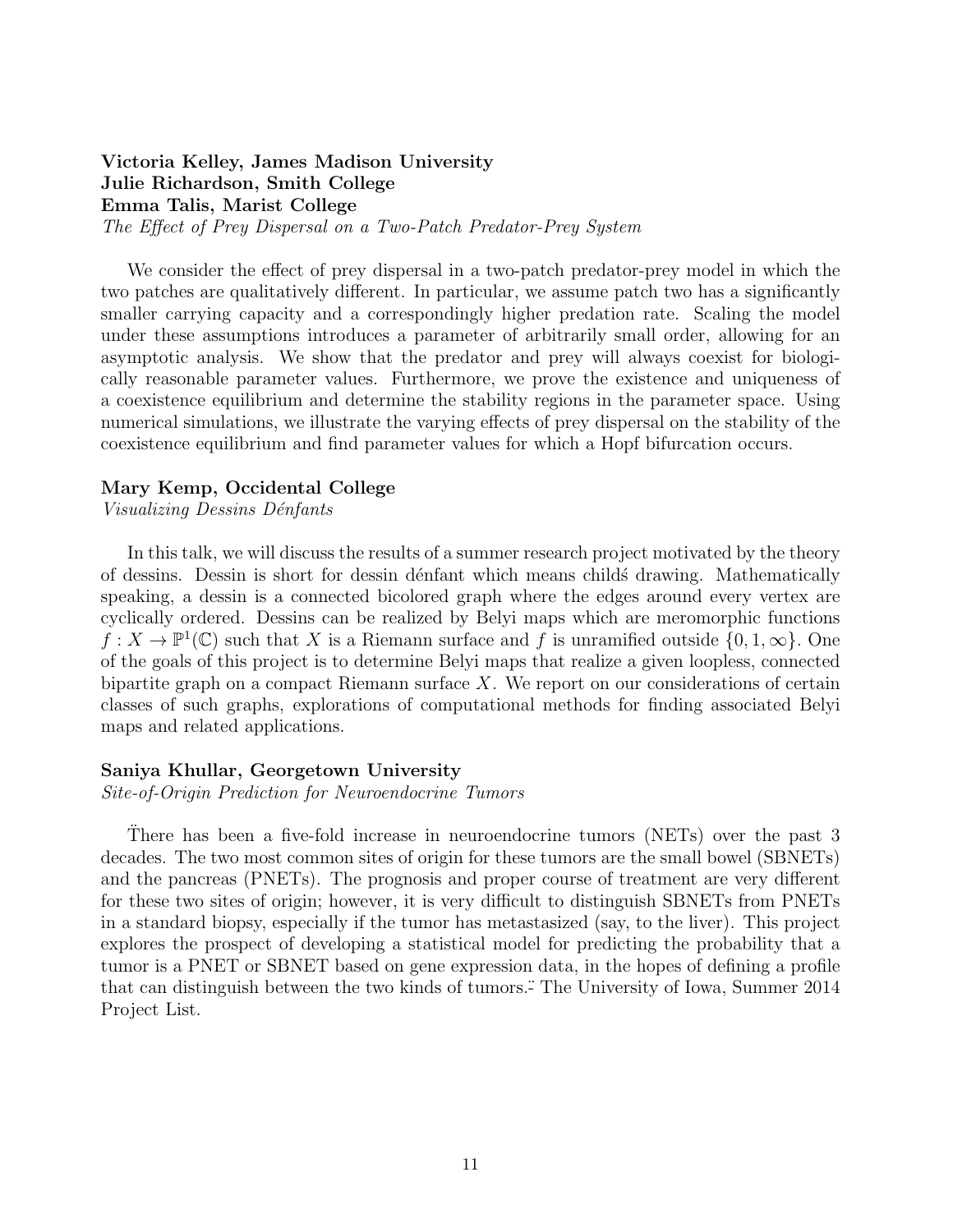#### Cassidy Krause, University of Wisconsin-Platteville

Analysis of the Finite Element Method and the Discrete Maximum Principle

The maximum principle is a fundamental property of solutions to Laplace's equation with Dirichlet boundary conditions. To numerically solve the equation we use the finite element method. However, for certain triangulations of the domain, the numerical solutions will not satisfy the maximum principle. The triangulation of the mesh affects the values of the global stiffness matrix, which is directly used in calculating the numerical solution to the equation. If all of the entries of the inverse of the global stiffness matrix are positive, then the maximum principle will hold, (Ciarlet, 1970). An interest that naturally arises is identifying conditions of the triangulation of the mesh to ensure a positive inverse of the global stiffness matrix. Recently Korotov et al. showed that an obtuse triangulation produces a global stiffness matrix whose inverse has negative entries. We investigate the patterns of the negative entries of the inverse of the global stiffness matrix for arbitrary obtuse triangulations.

#### Kelleigh Kuehl, North Central College see Molly Durava

#### Jessica Leete, Brigham Young University

Modeling Cell Movement

The principles governing movement of Dictyostelium discoideuim, a type of cellular slime mold, are the same behind the movement of skin cells and cancer cells in the body. When the unicellular amoebae begins to starve, the cells work together to move to a new area, form a fruiting body, and start their life cycle over. I will discuss a force-based model of the slug's movement that models the attachment sites (cadherins and integrins) in each cell as springs which can extend, attach, and contract to pull the cell forward or backward. The goal is to understand how changes to these cell attachment dynamics affect the slug's movement.

#### Su-Jin Lim, Grinnell College

Grid Diagrams and Permutations for Knots

A knot can be represented by many different projections, and each of these projections can be put into an  $n \times n$  grid diagram with one X and one O in each row and column. The  $n \times n$ grid diagram can then be represented by several different pairs of permutations on  $n$  elements  $-X_1, X_2, \ldots, X_n$  and  $O_1, O_2, \ldots, O_n$ . As grid diagrams have been proven to be very fruitful in the field of knot theory, we have studied patterns within the permutations and analyzed how they can be used to distinguish or recognize different types of knots.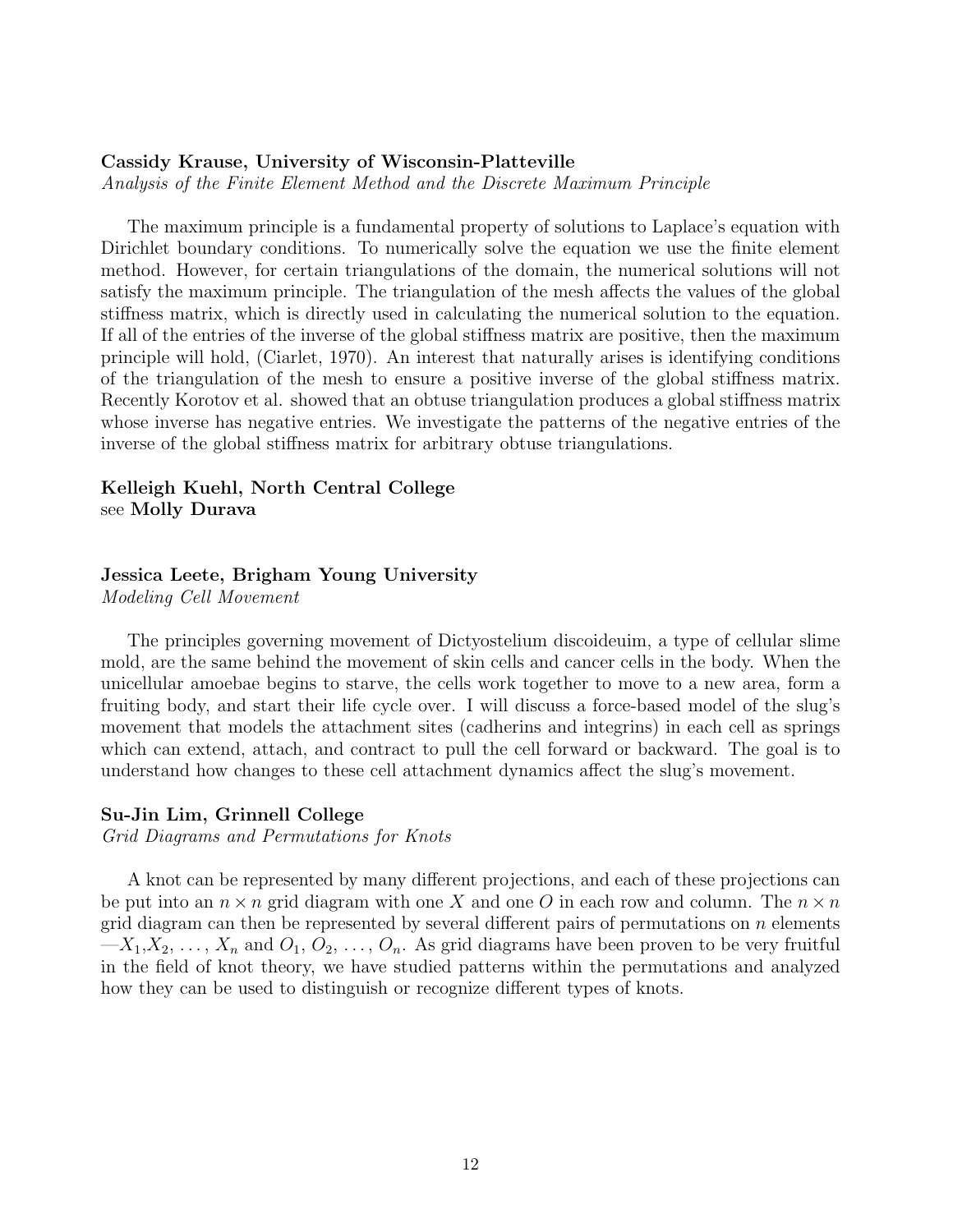## Nicole Lopez, University of St. Thomas Madeline Shogren, University of St. Thomas Classifying Knots in Open Chains with Random Equilateral Polygon Closures

The recent discovery of knotting behavior in proteins has stimulated discussion about classifying knots in open chains. The topology is trapped in closed curves making it possible to study them mathematically. Therefore, in order to study and better understand the knotting patterns in open chains, their endpoints must be connected to make it possible to classify them. The purpose of this project is to analyze and compare two methods used to classify knots in open chains. Method I closes knots by extending rays from the endpoints out to infinity and then connecting them. Method II is being developed to close equilateral open chains using random equilateral arcs. The two methods are compared by applying each to the same set of open chains and analyzing their classifications. This project develops efficient processes for all methods and compares them to determine the most precise method for classifying an open knot.

#### Marina Massaro, State University of New York at Geneseo

Optimization of Intensity-Modulated Radiation Therapy with Linear Programming Techniques

Intensity-Modulated Radiation Therapy (IMRT) is an advanced type of radiation therapy where multiple small beams of varying intensities of radiation are conformed to the shape of the tumor using a multi-leaf collimator. The complexity of IMRT planning arises from its division into three sub-problems: geometry, intensity, and realization. We employ the simplex method and interior point algorithm to solve the geometry and intensity problems, and discuss the ramifications of various solutions.

#### China Mauck, Grinnell College

A Model for Transport in Stereocilia

Stereocilia are projections of hair cells in the inner ear, which are vital for hearing and balance in mammals. It is not currently known how their lengths are so precisely regulated and maintained throughout an organisms lifetime. We modified a previously developed meanfield PDE model of this phenomenon to account for recent biological discoveries, and our predictions from these equations more closely approximate experimental data.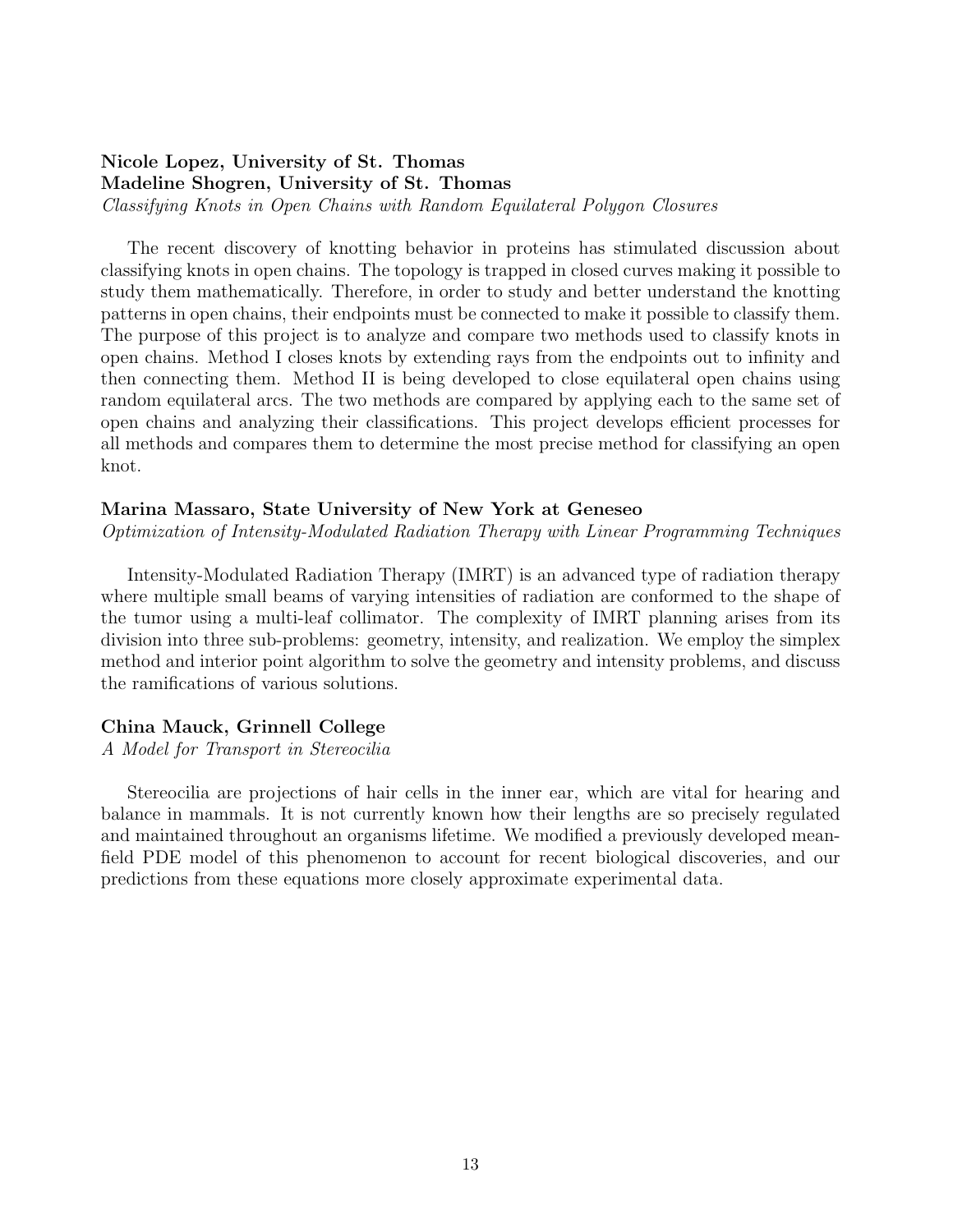## Sarah McGahan, California State University, Fresno

Alexander- and Markov-type Theorems for Virtual Singular Links

A classical braid is a set of n strings passing between two horizontal bars. These strings may interact with one another but must always travel in the downward direction. If the two horizontal bars are brought together and each pair of string ends are glued together in order, the resulting structure will be a knot or a link which we call the closure of the braid. J.W. Alexander showed that any oriented classical link can be represented as the closure of a braid. In addition, it is well-known that two braids have isotopic closures if and only if they are related by braid isotopy and a finite series of the so-called Markov's moves. These two properties of braids are known as the Alexander and Markov Theorems. Analogous theorems have been proved for the set of virtual links as well as for the set of singular links. In this talk we first introduce the virtual singular braid monoid via generators and relations. We then prove Alexander and Markov-type theorems for virtual singular links.

#### Melania Meyer, College of Saint Benedict

Modeling a Three-Species Predator-Prey Ecosystem

During the course of this project versions of existing three-species models were modified and analyzed. This analysis included finding the models equilibria and the corresponding eigenvalues, and performing eigenvalue analysis in order to classify the equilibria. By finding and classifying the equilibria, we were better able to understand the behavior of these models. The equilibria displayed different types of behavior and were classified as a sink, saddle or source. Further analysis showed whether the equilibrium was nodal or spiral. These classifications varied between models and these variations were examined in order to look more closely at the differences in the models and what those differences were dependent on. We used Matlab and Mathematica to create and use different visualization tools to look at the behavior of the three species near their equilibria and to also examine the populations long-term behavior, which depended on the models parameters.

#### Alessandra Mitchell, Slippery Rock University

Optimizing Motion Correction and Spatial Smoothing Parameters for Preprocessing fMRI Brain Images

Functional magnetic resonance imaging examines changes in brain function over time. In an fMRI experiment, statistical significance tests are used to evaluate whether or not a predetermined task makes a statistically significant change in neural activation. Before these statistical tests can be run, the data must be preprocessed in order to reduce variability due to factors such as head movement and correlated data. The purpose of this study was to use the image processing software FSL to experiment with parameters to discover the best settings for two of the preprocessing steps, motion correction, which addresses the issue of unrelated variability, and spatial smoothing, which addresses the issue of correlated data. The original images were compared with the preprocessed brain images. Establishing the best parameter settings for the fMRI images improves the statistical validity of the analysis of these images and furthers the understanding of the statistical methods behind fMRI image preprocessing.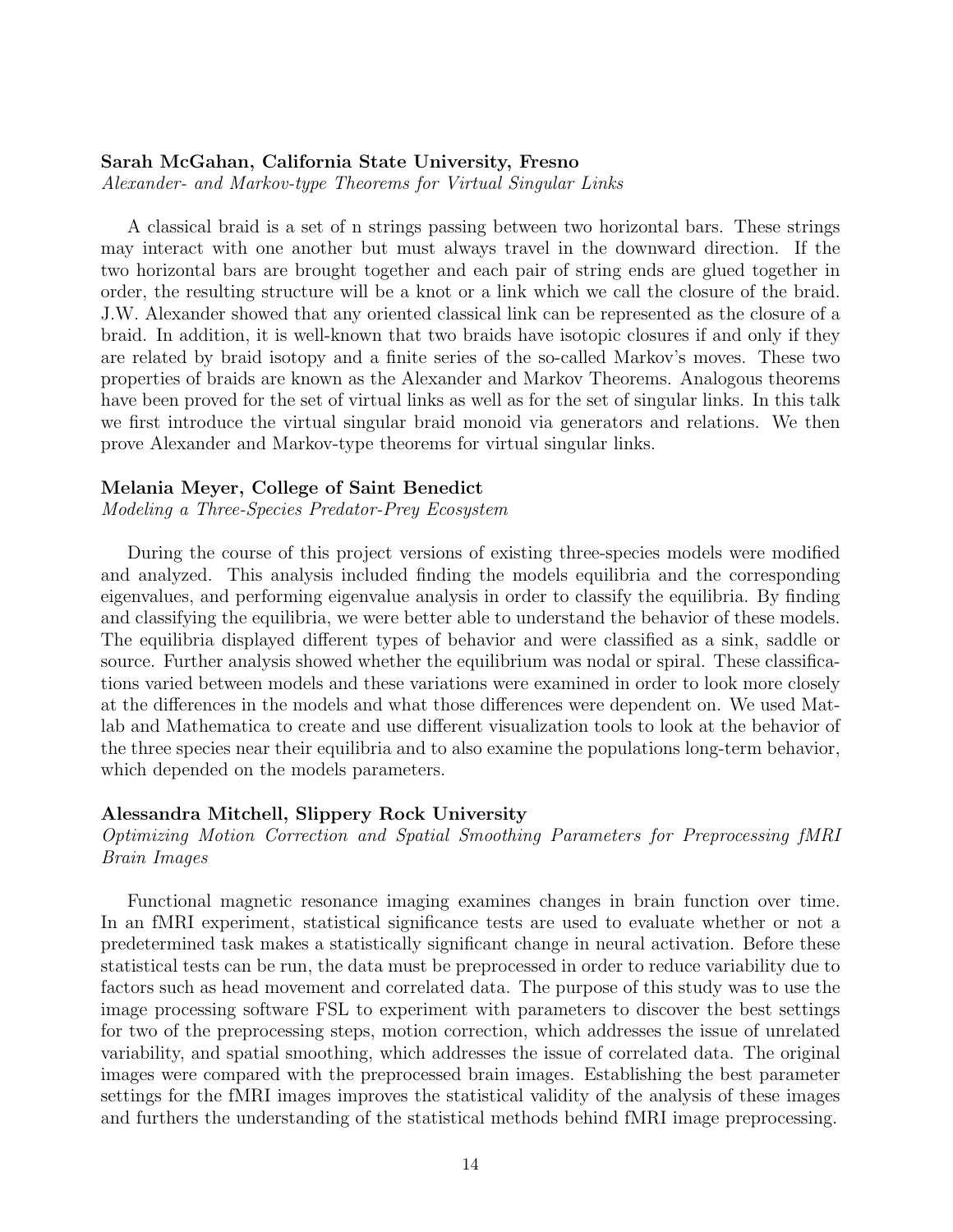#### Kaleigh Mulkey, Kennesaw State University see Saniita FaSenntao

#### Jillian Parker, Sam Houston State University

Omega Values of the Generators of Certain Primitive Numerical Monoids

Let M be a commutative, cancellative, atomic monoid with units  $M^{\times}$  and atoms (or irreducibles)  $\mathcal{A}(M)$ . For  $x \in M \setminus M^{\times}$ , we define the omega function by  $\omega(x) = n$  if n is the smallest positive integer such that if  $x \mid a_1 \ldots a_t$  with each  $a_i \in \mathcal{A}(M)$ , then there is a  $T \subseteq \{1, \ldots, t\}$  with  $|T| \leq n$  such that  $x \mid \prod_{k \in T} a_k$ . Moreover, the  $\omega$ -function measures how close to prime an element is. We will conjecture simple formulas for determining these omega values of a primitive numerical monoid in any embedding dimension, where the set S is generated by a generalized arithmetic sequence of the form  $\langle a, ah + d, ah + 2d, \ldots, ah + xd \rangle$ where a, d, h and, x are positive integers and  $gcd(a, d) = 1$ . We show by applying a theroem by Omidali and Rahmati that these results are valid and enhance the understanding of generators of certain primitive numerical monoids.

#### Joana Perdomo, Harvey Mudd College

Mathematical Modeling of Blood Coagulation

Blood coagulation is a series of biochemical reactions that, in part, leads to blood clot formation and the cessation of bleeding. Blood platelets are vital to clot formation; clotting factors must bind to platelet surfaces for many of the reactions to occur. Many in vitro tests of coagulation involve closed systems that use lipids in place of cell surfaces for the reactions to occur. These lipids are thought to function analogously to cellular-surface binding sites, but are typically in higher concentrations than the number of binding sites on platelets. Mathematical models that simulate these lipid-based experiments exist but fail to include cell surfaces. In this study we extend a current mathematical model of the in vitro tests to include a finite number of binding sites on platelets. The purpose is to better understand the role of platelet binding sites in coagulation and to quantify the sensitivity of the extended model to the number of surfaces.

#### Laura Petto, Bowdoin College

Growth Functions of Finitely Generated Algebras

We studied bounds for growth functions of finitely generated algebras of the form  $F/I$ , where F is the free algebra in two variables and I is an ideal generated by monomials of length n. The algebra can be realized as a De Bruijn graph in two variables and with words of length n. Finding a bounds for the algebras growth is equivalent to finding a Hamiltonian path through cycles in the given De Bruijn graph. We defined a new, undirected graph from the De Bruijn graph and new moves on the graph to understand properties of cycles and edges between cycles in our new graph. Continuing the work of the previous REU, we showed that standard cycles will not create the desired Hamiltonian path for even graphs and proved properties of our new graph that we hope will find a path in the odd case graphs. No prior knowledge of graph theory is assumed.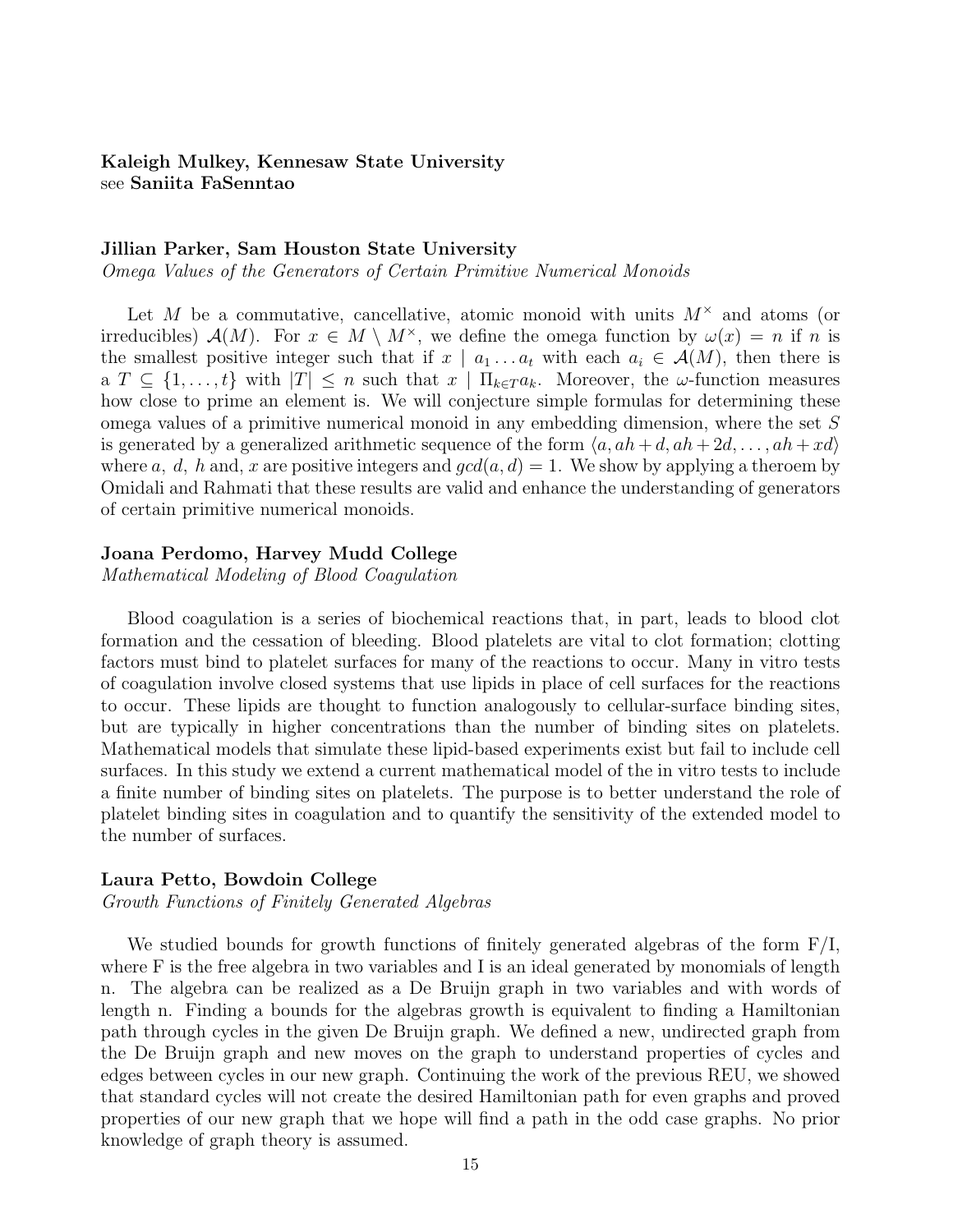## Briahna Preston, Northern Arizona University Alyssa Whittemore, Northern Arizona University

Prime Vertex Labelings of Unicyclic Graphs

A prime vertex labeling is an injective assignment of the labels 1, 2, ..., n to a simple connected graph with n vertices such that any two adjacent vertices have relatively prime labels. We will present new results involving special cases of the conjecture that all unicyclic graphs (graphs with exactly one cycle) have prime vertex labelings. No prior knowledge of graph theory is needed.

## Zoe Rehnberg, Washington University in St. Louis

Exponential Random Graph Models Under Measurement Error

Understanding social networks is increasingly important in a world dominated by social media and access to big data. When analyzing social network data, we are often interested in the underlying structures that exist in the network. Exponential random graph models (ERGMs) are frequently used by analysts to gain a better understanding of the formation and operation of these structures. Data collection, however, always entails measurement error and, therefore, introduces bias into the resulting model. In our study, we investigated the robustness of ERGMs when faced with noisy data. After exploring the effects of simulated noise on summary statistics and on ERG coefficients, we then applied methods of Bayesian inference in an attempt to recover an accurate estimate of the true model.

Julie Richardson, Smith College see Victoria Kelley

#### Maureen Salisbury, Coe College

Environmental Remote Sensing, Flux Towers, and My Role in the EcoSpec Project

Some such methods currently used to monitor and collect data include the use of environmental remote sensing and flux towers. The EcoSpec project is attempting to combine these methods and Identify associations among hyperspectral data and meteorological and biological measurements for investigating near-surface atmosphere-biosphere interactions. I give a brief background of each of these methods and explain my role in connecting the two using information from the Moderate-Resolution Imaging Spectrometer (MODIS) and the flux tower at the Fermi Agricultural Site. I explain the possible patterns and associations I have studied and how I went about studying them; including how the method used is limited.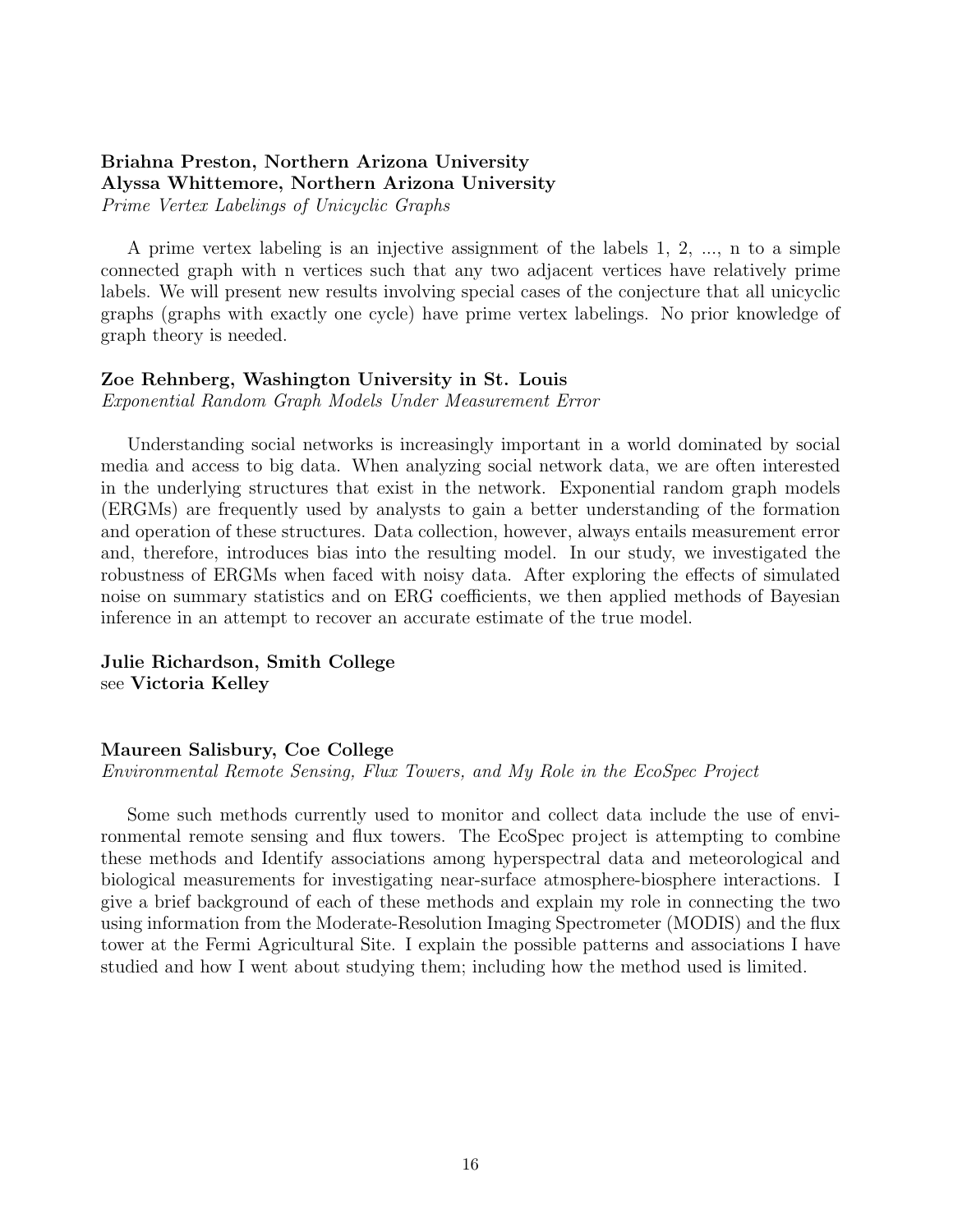#### Spencer Saunders, Regent University

Searching for Complex Pisot Numbers and Newman Polynomial Representatives

Original research by Charles Pisot defines a Pisot number as a real algebraic integer greater than one whose Galois conjugates are all less than one in absolute value. Based on his work, this study delves into field of Complex Analysis to understand the complex form of these numbers and the minimal polynomials which represent them. Many of these polynomials have a multiple with coefficients of either 0 or 1. The occurrence of these polynomials, called Newman polynomials, are the focus of remainder of our research with Zach Blumenstein (Brown University) and Dr. Michael Mossinghoff (Davidson University).

Madeline Shogren, University of St. Thomas see Nicole Lopez

#### Katie Sipes, James Madison University

Modeling the Semi-Permeability of the Limbs of the Kidneys

The kidneys are an organ that is found on the dorsal of the body. Responsible for filtering the blood plasma, the kidneys must have a less than a .01% error in order to produce the correct concentration of urine. The semipermeability of the descending and ascending limbs are how the kidneys are able to make a low volume of concentrated urine or a high volume of dilute urine. We can model the semipermeability of the limbs with equations that explain how the kidneys are able to produce a perfect waste product.

#### Megan Sorenson, Concordia University Irvine

Modeling Fluid Flow Induced by C. elegans Swimming at Low Reynolds Number

C. elegans have been extensively researched regarding locomotion. However, most mathematical studies have focused on body dynamics rather than the fluid. As the nematodes undulate in a sinusoidal fashion, they cause fluid movement that has been studied experimentally but not modeled computationally on this scale. Utilizing the Navier-Stokes equation, regularized stokeslets, and the method of images, we computed the dynamics of the surrounding fluid. Our results strikingly matched experimental outcomes in various ways, including the distance particles travelled in one period of undulation, as well as qualitatively and quantitatively matching velocity fields. We then implemented this method using video data of swimming C. elegans and successfully reproduced the fluid dynamics. This is a novel application of the method of regularized stokeslets that combines theory and experiment. We expect this approach to provide insight in generating hypotheses and informing experimental design.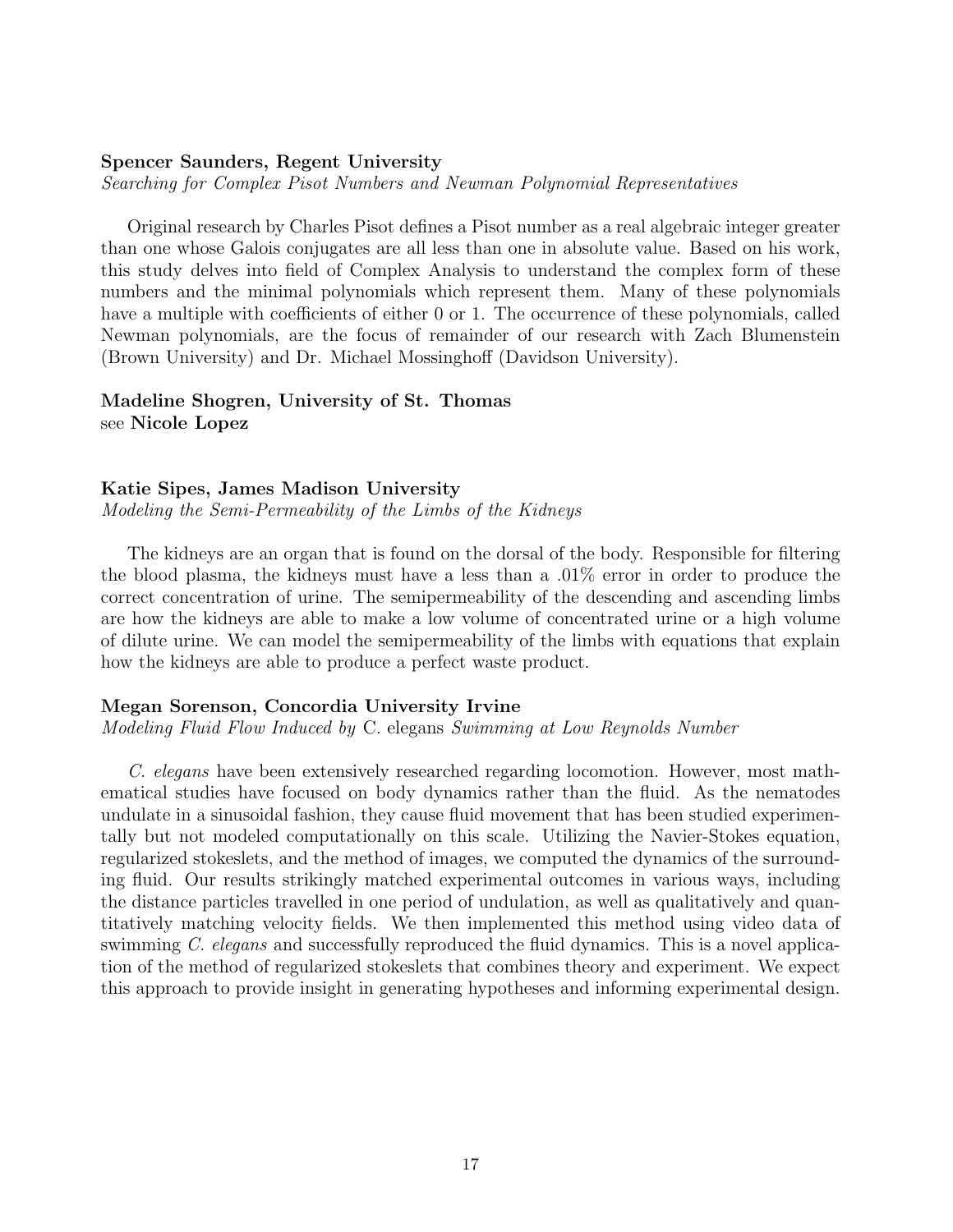#### Sara Stover, Mercer University

Leamer Monoids and the Huneke-Wiegand Conjecture

The Huneke-Wiegand Conjecture has earned much attention in commutative algebra; once a theorem was developed connecting the Huneke-Wiegand Conjecture to numerical monoids, the study of arithmetical sequences in numerical monoids was sparked. In our research, we restricted ourselves to characterizing numerical monoids with consecutive generators (intervals). In particular, we focus on determining when a numerical monoid  $\Gamma = \langle m, m + 1, \ldots m + k \rangle$  has an irreducible sequence of the form  $\{x, x + s, x + 2s\}$  for  $s \in \mathbb{N}\backslash\Gamma$ . We discovered and proved a theorem for finding an irreducible sequence of this form when Γ has two generators, thus satisfying the Huneke-Wiegand Conjecture for monomial ideals generated by two elements. This lays the groundwork for finding conditions when  $\{x_0, x_0 + s, x_0 + 2s\} \subset \Gamma$  for any number of generators.

Emma Talis, Marist College see Victoria Kelley

#### Thoa Tran, California State University, Fresno

The Kauffman Bracket for Virtual Singular Links

Virtual knot theory, introduced by Lou Kauffman in 1996, can be regarded as a projection of classical knot theory in thickened surfaces. We take one step further by studying virtual singular links, which can be thought as immersions of disjoint unions of circles into thickened surfaces. A virtual singular link diagram contains then three types of crossings: classical, singular, and virtual crossings. Much as in the case of classical knot theory, when studying virtual singular links we are interested in knowing if two virtual singular links are equivalent or not. In this talk we construct a polynomial invariant for virtual singular links by means of extending the Kauffman bracket of knots and links to virtual singular links. Such a polynomial invariant is very useful because if we compute it from two diagrams and obtain different polynomials, then we know that the two diagrams represent distinct virtual singular links.

#### Alyssa Whittemore, Northern Arizona University see Briahna Preston

#### Natalie Wiens, Tabor College

Continuity Properties of the Modulus Function of Walk Families

The modulus of a family of walks on a weighted undirected graph provides a quantitative assessment of the "richness" of the family. The modulus is computed by minimizing an energy function over a set of admissible metrics on the graph. In certain special cases, the modulus has been shown to generalize the concepts of shortest path, min cut, and effective resistance. This research explores continuity properties of the modulus and the associated extremal graph metrics. We extend these concepts to more complex graphs, including long walks and balanced trees.